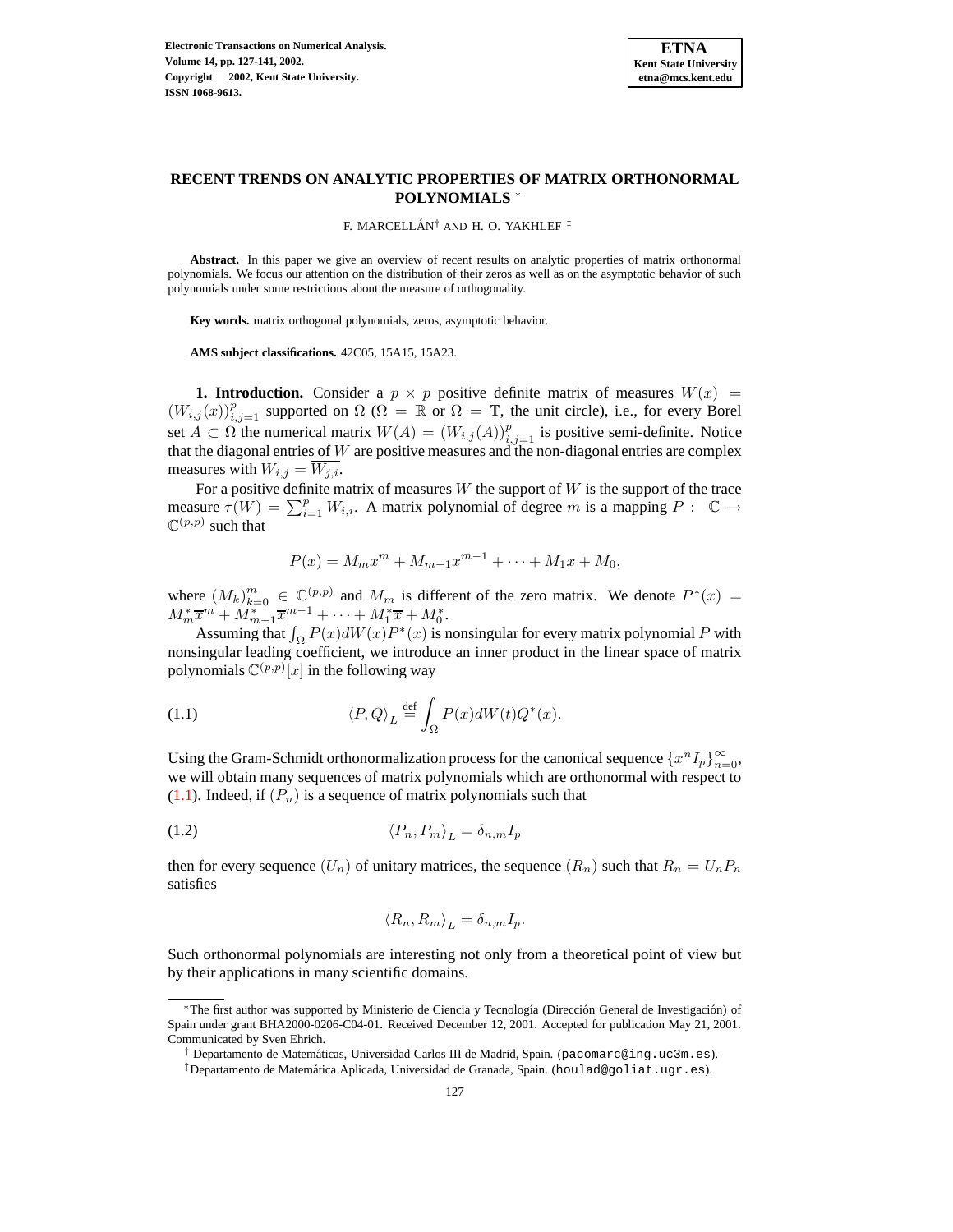Orthogonal matrix polynomials on the real line appear in the Lanczos method for block matrices [\[11,](#page-13-0) [12\]](#page-13-1), in the spectral theory of doubly infinite Jacobi matrices [\[18\]](#page-14-0), in the analysis of sequences of polynomials satisfying higher order recurrence relations [\[9\]](#page-13-2), in rational approximation and in system theory [\[10\]](#page-13-3).

Orthogonal matrix polynomials on the unit circle are used in the inversion of finite block Toeplitz matrices which arise naturally in linear estimation theory. The matrix to be inverted is the covariance matrix of a multivariate stationary stochastic process [\[14\]](#page-13-4). Furthermore, they appear in the analysis of sequences of polynomials orthogonal with respect to scalar measure supported on equipotential curves in the complex plane [\[13\]](#page-13-5). Finally, another application in time series analysis consists in the frequency estimation of a stationary harmonic process  $(X_n)$ , i.e.,

$$
X_n = \sum_{k=1}^n [A_k \cos n w_k + B_k \sin n w_k] + Z_n,
$$

where  $(A_k)$ ,  $(B_k)$  are matrices of dimension p and  $Z_n$  is a white noise. The frequencies  $(w_k)_{k=1}^n$  are unknown and need to be estimated from the data. They can be given in terms of zeros of matrix orthogonal polynomials associated with some purely discrete measure supported on the unit circle [\[18\]](#page-14-0).

The aim of the present contribution is to give a framework of the subject and summarize some recent contributions focused in two aspects:

- 1. The asymptotic behavior of sequences of matrix orthonormal polynomials in several cases (real and unit circle, respectively).
- 2. The distribution of the zeros of such polynomials as well as their connection with matrix quadrature formulas.

These questions have attracted during the last decade the interest of several research groups. A big effort was done in the analytic theory by A. J. Durán and coworkers in Universidad of Sevilla, and W. Van Assche in Katholieke Universiteit Leuven among others. We hope that our work will be a useful approach for beginners, following the nice surveys [\[15,](#page-13-6) [18\]](#page-14-0).

The structure of the paper is the following. In section 2 we introduce matrix orthogonal polynomials on the real line, and we consider the three-term recurrence relation which characterizes them. In section 3 we give some basic results about the zeros of such polynomials, and we explain the analog of the gaussian quadrature formulas in the matrix case. In section 4, the matrix Nevai class is studied, and thus relative asymptotics for the corresponding sequences of matrix orthonormal polynomials are discussed. Furthermore, the analysis of perturbations in the Nevai class by the addition of a discrete measure supported in a singleton is presented. In section 5, we analyze matrix orthonormal polynomials on the unit circle. We focus our attention on the study of their zeros and, as an application, we find quadrature formulas extending the well known results of the scalar case. Finally, in section 6 we present the connection between matrix of measures supported on the interval  $[-1, 1]$  and matrix of measures supported on the unit circle.

<span id="page-1-1"></span>**2. Orthogonal matrix polynomials on the real line.** Let W be a matrix of measures supported on the real line. As in the scalar case, the shift operator

<span id="page-1-0"></span>
$$
\mathbf{H}: \mathbb{C}^{(p,p)}[x] \to \mathbb{C}^{(p,p)}[x], \ \mathbf{H}[P](x) = xP(x)
$$

is symmetric with respect to the inner product  $(1.1)$ . Thus, for every sequence  $(P_n)$  of matrix orthonormal polynomials with respect to  $(1.1)$ , we get a three-term recurrence relation

(2.1) 
$$
z P_n(z;W) = D_{n+1}(W) P_{n+1}(z;W) + E_n(W) P_n(z;W) + D_n^*(W) P_{n-1}(z;W), \quad n \ge 0,
$$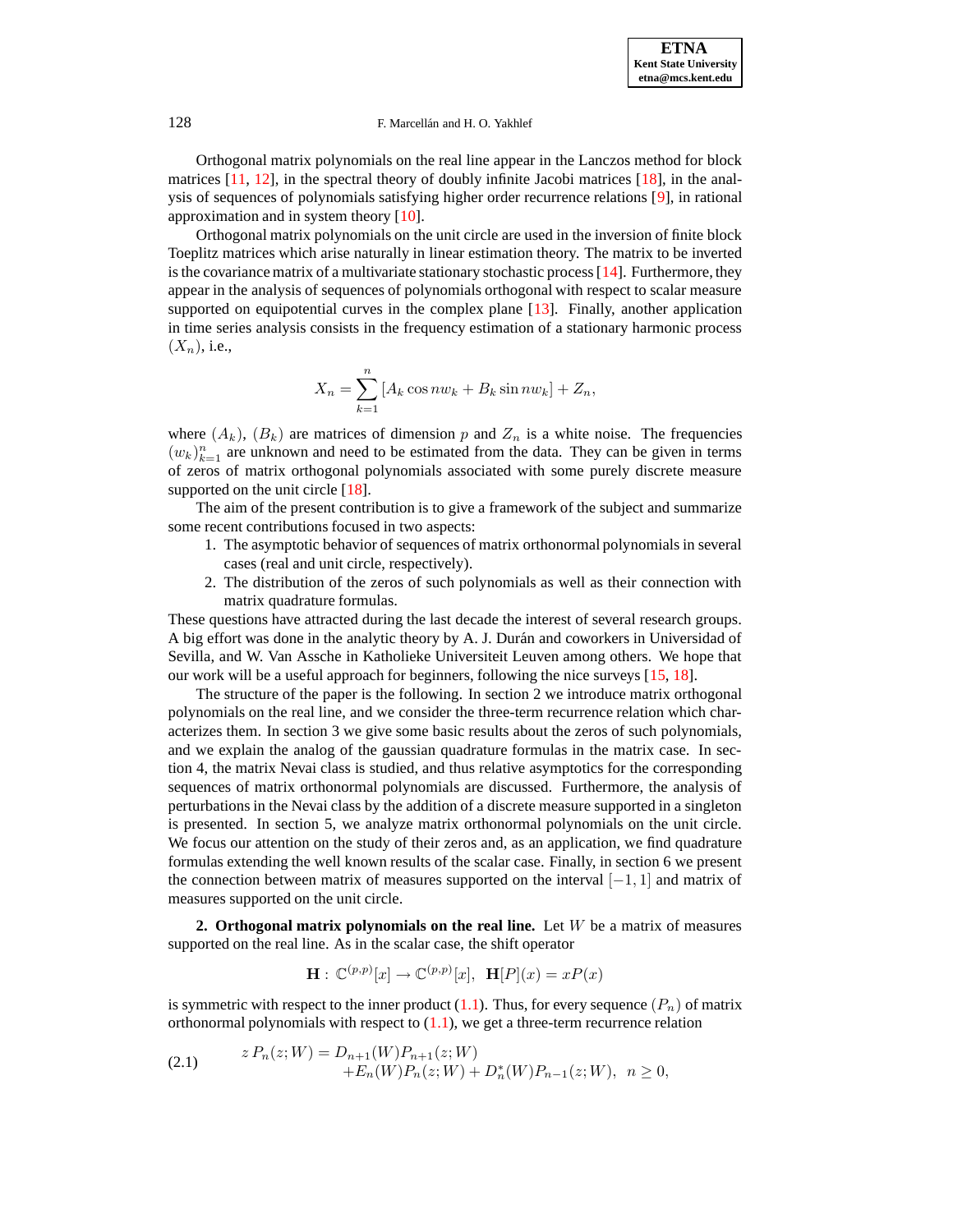where

$$
E_n = \langle xP_n, P_n \rangle_L = \langle P_n, xP_n \rangle_L = E_n^*, \quad n \ge 0
$$

is a Hermitian matrix, and

<span id="page-2-1"></span>
$$
D_n = \langle xP_{n-1}, P_n \rangle_L, \ \ n \ge 1.
$$

Notice that if the leading coefficient  $A_n$  of  $P_n$  is nonsingular, then  $D_n = A_{n-1}A_n^{-1}$ , i.e.,  $D_n$  is a nonsingular matrix. On the other hand, since  $(U_nP_n)$  is another sequence of matrix orthonormal polynomials when  $(U_n)$  are unitary matrices, in such a case the corresponding coefficients in the three-term recurrence relation are  $\tilde{E}_n = U_n E_n U_n^*$  and  $\tilde{D}_n = U_{n-1} D_n U_n^*$ .

<span id="page-2-0"></span>Conversely, given two sequences of matrices  $(D_n)$  and  $(E_n)$  of dimension p, such that  $(D_n)$  are nonsingular matrices and  $(E_n)$  are Hermitian matrices, then there exists a positive definite matrix of measures  $W$  such that the matrix polynomials defined by the recurrence relation

(2.2) 
$$
xY_n = D_{n+1}Y_{n+1} + E_n Y_n + D_n^* Y_{n-1}, \ \ n \ge 0,
$$

with the initial conditions  $Y_{-1} = 0$  and  $Y_0 = I_p$  constitute a sequence of matrix polynomials orthonormal with respect to the inner product  $(1.1)$  associated with W. In fact, W is related with the spectral resolution of the identity for the operator  $H$  defined as above (cf. [\[1\]](#page-13-7)). This result constitutes the matrix analog of the Favard´s theorem in the scalar case (cf.  $[2, 4]$  $[2, 4]$  $[2, 4]$ ).

A second polynomial solution of [\(2.2\)](#page-2-0) is associated with initial conditions  $Y_1 = D_1^{-1}$ and  $Y_0 = 0$ . Then if we denote it by  $(Q_n)$ , we get  $deg Q_n = n - 1$ . In fact

(2.3) 
$$
Q_n(z;W) = \int_{\mathbb{R}} \frac{P_n(z;W) - P_n(s;W)}{z - s} dW(s).
$$

Such a sequence of matrix polynomials is called the sequence of matrix orthonormal polynomials of the second kind with respect to the matrix of measures  $W$ , where we assume  $\int_{\mathbb{R}} dW(s) = I_p.$ 

<span id="page-2-2"></span> $i$ From [\(2.3\)](#page-2-1) we get

(2.4) 
$$
Q_n(z;W) = P_n(z;W) \int_{\mathbb{R}} \frac{dW(s)}{z-s} - \int_{\mathbb{R}} \frac{P_n(s;W)}{z-s} dW(s).
$$

If the operator **H** is bounded, then the function  $F(z;W) \stackrel{\text{def}}{=} \int_{\mathbb{R}} \frac{dW(s)}{z-s}$  $\frac{W(s)}{z-s}$  is analytic outside the spectrum of **H**. In a neighborhood of the infinity we get  $F(z;W) = \sum_{n=1}^{\infty}$  $k=0$  $S_k$  $\frac{\sum_{k=1}^{k} x_k}{z^{k+1}}$ , where  $S_k = \int_{\mathbb{R}} s^k dW(s)$  are the moments for the matrix of measures W. Thus [\(2.4\)](#page-2-2) yields

$$
P_n(z;W)F(z;W) - Q_n(z;W) = \frac{A_{n,1}}{z^{n+1}} + \cdots
$$

The regular rational matrix function  $\pi_n(z) = P_n^{-1}(z;W)Q_n(z;W)$  is said to be the *n*th Padé fraction for  $F(z;W)$ . This constitutes one of the main applications of matrix orthonormal polynomials in approximation theory. The connection with rational matrix approximation and matrix continued fractions follows immediately [\[1\]](#page-13-7).

<span id="page-2-3"></span>As in the scalar case, we introduce the nth kernel polynomial associated with the matrix of measures W.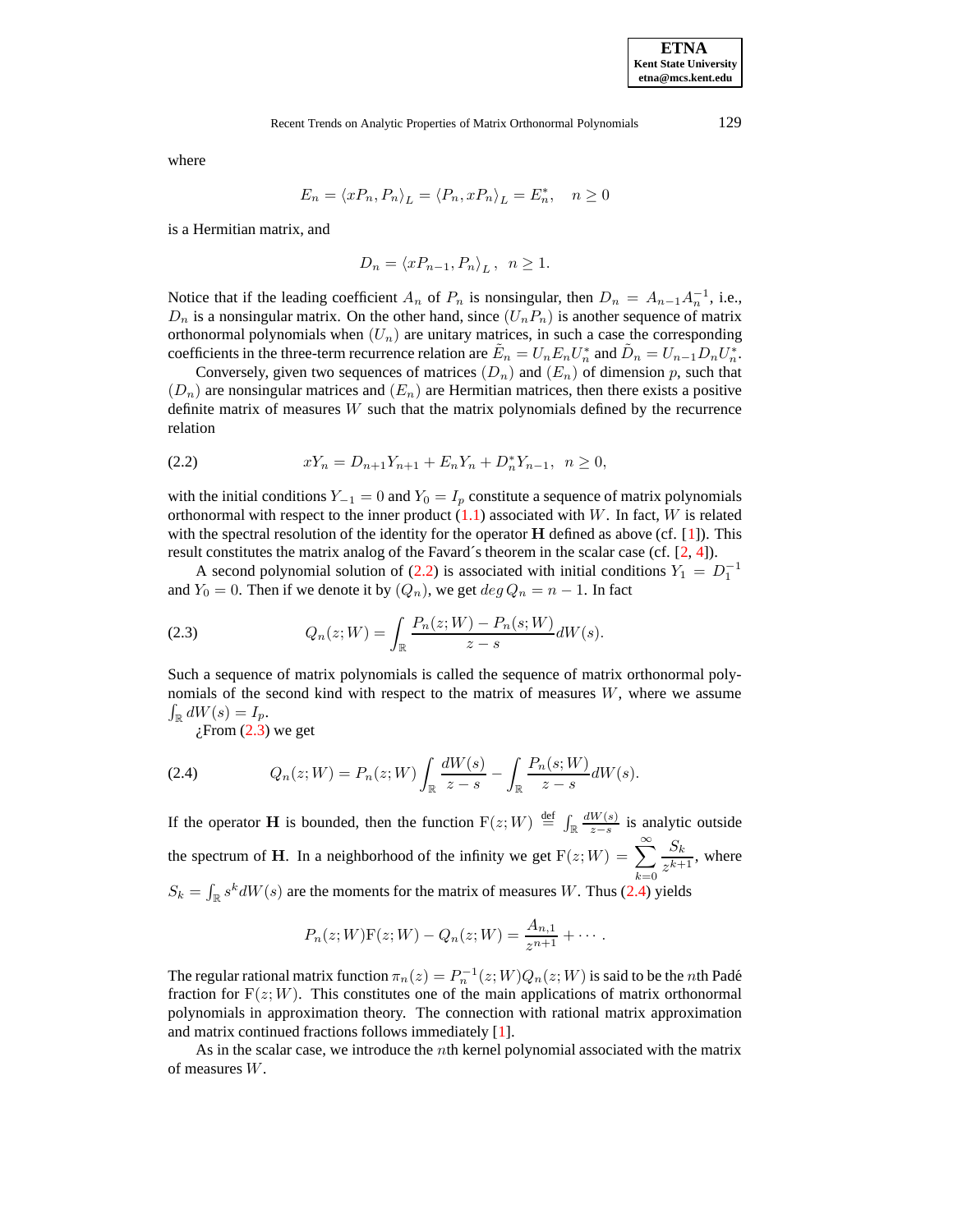

DEFINITION 2.1. *The matrix polynomial*  $K_n(x, y; W) \stackrel{\text{def}}{=} \sum_{n=1}^{\infty}$  $j=0$  $P_j^*(y;W)P_j(x;W)$  is *said to be the* n*th kernel polynomial associated with* W*.*

PROPOSITION 2.2 (Reproducing property).

 $\langle Q(x), K_n(x, y; W) \rangle_L = Q(y)$ 

*for every matrix polynomials* Q *of degree less than or equal to* n*.*

Notice that the nth kernel is the same for every sequence of matrix orthonormal polynomials associated with W. In fact, if  $R_n = U_n P_n$  with  $(U_n)$  unitary matrices, then  $K_n(x, y; W) =$  $\sum_{n=1}^{\infty}$  $j=0$  $R_j^*(y;W)R_j(x;W) = \sum_{i=1}^n$  $j=0$  $P_j^*(y; W) P_j(x; W).$ 

**3. Zeros and quadrature formulas.** A point  $x_0$  is said to be a zero of the matrix polynomial  $P(x)$  if det  $P(x_0) = 0$ . If  $P(x)$  is a  $p \times p$  matrix polynomial and  $x_0$  is a zero of  $P(x)$ , we write

$$
\mathcal{N}(x_0, P) = \left\{ v \in \mathbb{C}^{(p,1)} : P(x_0)v = 0 \right\},\
$$

i.e., the null space for the singular matrix  $P(x_0)$ .

LEMMA 3.1 ([\[7\]](#page-13-10)). *If*  $dim \mathcal{N}(x_0, P) = n$ , then  $[Adj P(x)]^{(l)}(x_0) = 0$  for  $l = 0, 1, \dots, n-$ 2, and  $x_0$  *is a zero of*  $P(x)$  *of multiplicity at least n. Here* Adj  $P(x)$  *is the matrix such that*  $P(x)$  Adj  $P(x) =$  Adj  $P(x)$   $P(x) = (\det P(x)) I_p$ .

LEMMA 3.2 ([\[7\]](#page-13-10)). *For*  $n \in \mathbb{N}$ *, the zeros of the matrix polynomial*  $P_n(x)$  *are the same as those of the polynomial* det  $(xI_{np} - J_{np})$  *(with the same multiplicity)* where  $J_{np}$  *is the Jacobi matrix of dimension* np*, i.e., the eigenvalues of the matrix*

$$
\mathbb{J}_{np} = \left( \begin{array}{cccc} E_0(.) & D_1(.) & 0 & \cdots & 0 \\ D_1^*(.) & E_1(.) & D_2(.) & \ddots & \vdots \\ 0 & \ddots & \ddots & \ddots & 0 \\ \vdots & \ddots & \ddots & \ddots & D_{n-1}(.) \\ 0 & \cdots & 0 & D_{n-1}^*(.) & E_{n-1}(.) \end{array} \right) \in \mathbb{C}^{(np,np)}.
$$

Notice that if v is an eigenvector corresponding to the eigenvalue  $x_0$ , writing v as a block column vector

$$
v = \left(\begin{array}{c} v_0 \\ v_1 \\ \vdots \\ v_{n-1} \end{array}\right) \in \mathbb{C}^{(np,1)},
$$

where  $v_i \in \mathbb{C}^{(p,1)}$ , the equation  $\mathbb{J}_{np}v = x_0v$  reads

$$
v_1 = P_1(x_0)v_0
$$
  
\n
$$
v_2 = P_2(x_0)v_0
$$
  
\n
$$
\vdots = \vdots
$$
  
\n
$$
v_{n-1} = P_{n-1}(x_0)v_0,
$$
  
\n
$$
0 = P_n(x_0)v_0,
$$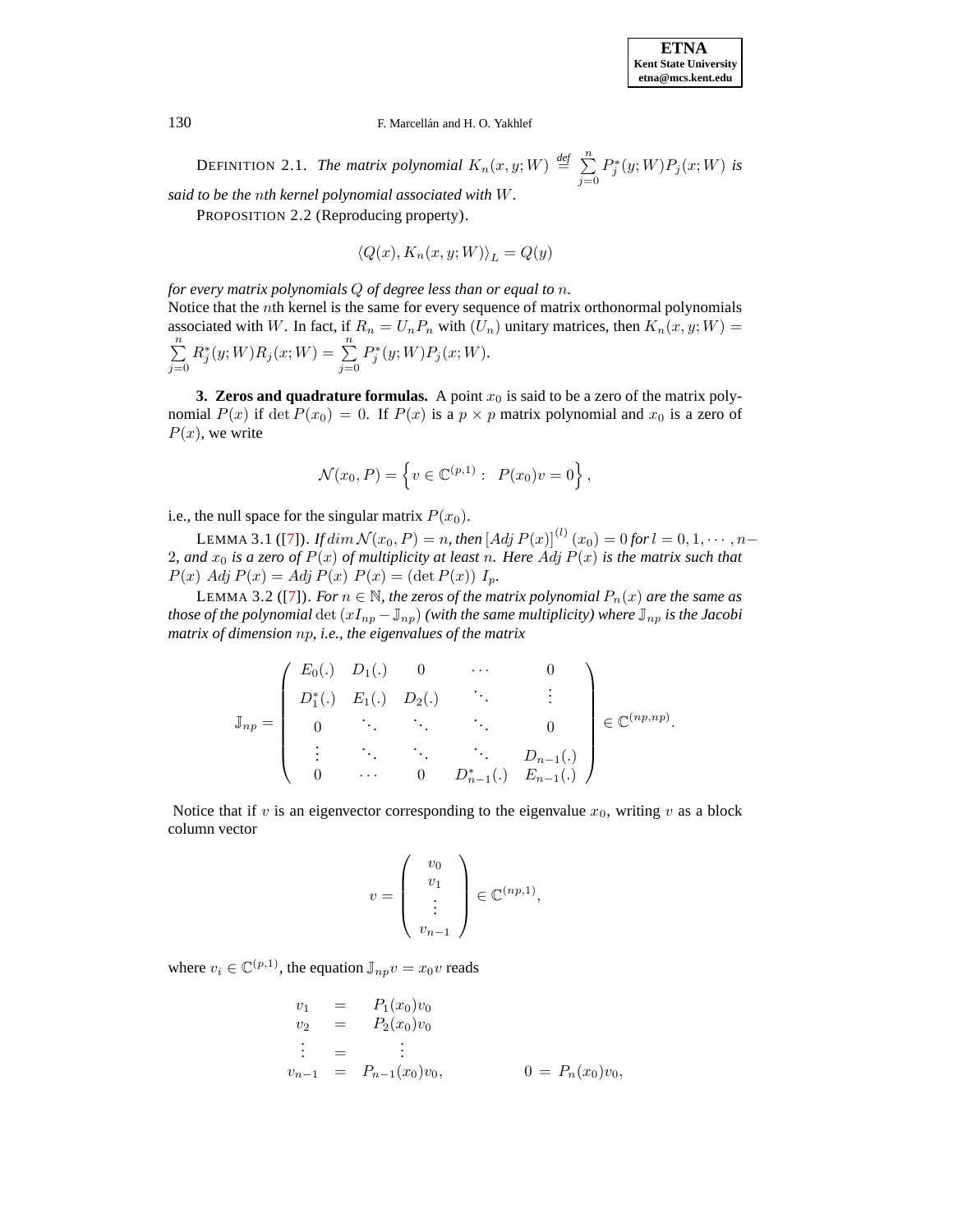**ETNA**

or, equivalently,

$$
v = \begin{pmatrix} P_0(x_0) \\ P_1(x_0) \\ \vdots \\ P_{n-1}(x_0) \end{pmatrix} v_0.
$$

<span id="page-4-0"></span>In other words, there exists a bijection between  $\mathcal{N}(x_0, P_n)$  and the subspace of eigenvectors of the matrix  $\mathbb{J}_{np}$  associated with the eigenvalue  $x_0$ .

THEOREM 3.3 ([\[7\]](#page-13-10)).

- *1.* The zeros of  $P_n$  have a multiplicity less than or equal to p. All the zeros are real.
- *2. If*  $x_0$  *is a zero of*  $P_n$  *with multiplicity*  $m$  *then*  $rank P_n(x_0) = p m$ *.*
- *3. If* we write  $x_{n,k}$  ( $k = 1, \dots, np$ ) for the zeros of  $P_n$  *in increasing order and taking into account their multiplicities, then the following interlacing property holds,*

$$
x_{n+1,k} \le x_{n,k} \le x_{n+1,k+p}
$$

*for*  $k = 1, 2, \cdots, np$ .

- *4. If*  $x_0$  *is both a zero of*  $P_n$  *and*  $P_{n+1}$ *, then*  $\mathcal{N}(x_0, P_n) \cap \mathcal{N}(x_0, P_{n+1}) = \{0\}$ *.*
- *5. If*  $x_{n,k}$  *is a zero of*  $P_n$  *with multiplicity p, then it can not be a zero of*  $P_{n+1}$ *.*

We will denote  $\mathcal{Z}_n(W) \stackrel{\text{def}}{=} \{x_{n,k}, k = 1, \cdots, np, \text{ det } P_n(x_{n,k}; W) = 0\}$  the set of zeros of the orthonormal matrix polynomial  $P_n(.;W)$ . Let

$$
M_N = \overline{\cup_{n \geq N} \mathcal{Z}_n(W)}
$$
 and  $\Gamma = \cap_{N \geq 1} M_N$ ,

then  $supp(dW) \subset \Gamma$ . We will denote by  $\hat{\Gamma}$  the smallest closed interval which contains the support of  $dW$ .

As in the scalar case, we can deduce quadrature formulas for matrix polynomials. The next theorem shows how to compute the quadrature coefficients (the matrix Christoffel constants) by means of the eigensystem of the Jacobi matrix  $\mathbb{J}_{np}$ .

Let  $v_{i,j}$   $(j = 1, 2, \dots, m_i)$  be the eigenvectors of the matrix  $\mathbb{J}_{np}$  associated with the eigenvalue  $x_i$   $(i = 1, \dots, k)$  (with multiplicity  $m_i$ ). Let

$$
\Lambda_i = \underbrace{\left( v_{i,1}^{(0)} \ v_{i,2}^{(0)} \ \cdots \ v_{i,m_i}^{(0)} \right)}_{v_i^{(0)}} \ \ M_i^{-1} \underbrace{\left( \begin{array}{c} v_{i,1}^{(0)^*} \\ v_{i,2}^{(0)^*} \\ \vdots \\ v_{i,m_i}^{(0)^*} \end{array} \right)}_{v_i^{(0)^*}} \in \mathbb{C}^{(p,p)},
$$

where  $v_{i,s}^{(0)} \in \mathbb{C}^{(p,1)}$   $(s = 1, \dots, m_i)$  is the vector consisting of the first p components of  $v_{i,s}$ and  $M_i = \left(v_i^{(0)}\right)^* K_{n-1}(x_i, x_i)v_i^{(0)}$ . Then

THEOREM 3.4 ([\[17\]](#page-14-1)). *The quadrature formula*

$$
I_n(P,Q) \stackrel{\text{def}}{=} \int_a^b P(x)dW(x)Q^*(x) = \sum_{i=1}^k P(x_i) \Lambda_i Q^*(x_i)
$$

*is exact for matrix polynomials* P *and* Q *with* deg  $P + \text{deg } Q \leq 2n - 1$ *. Here* k *denotes the number of different zeros of*  $P_n$ .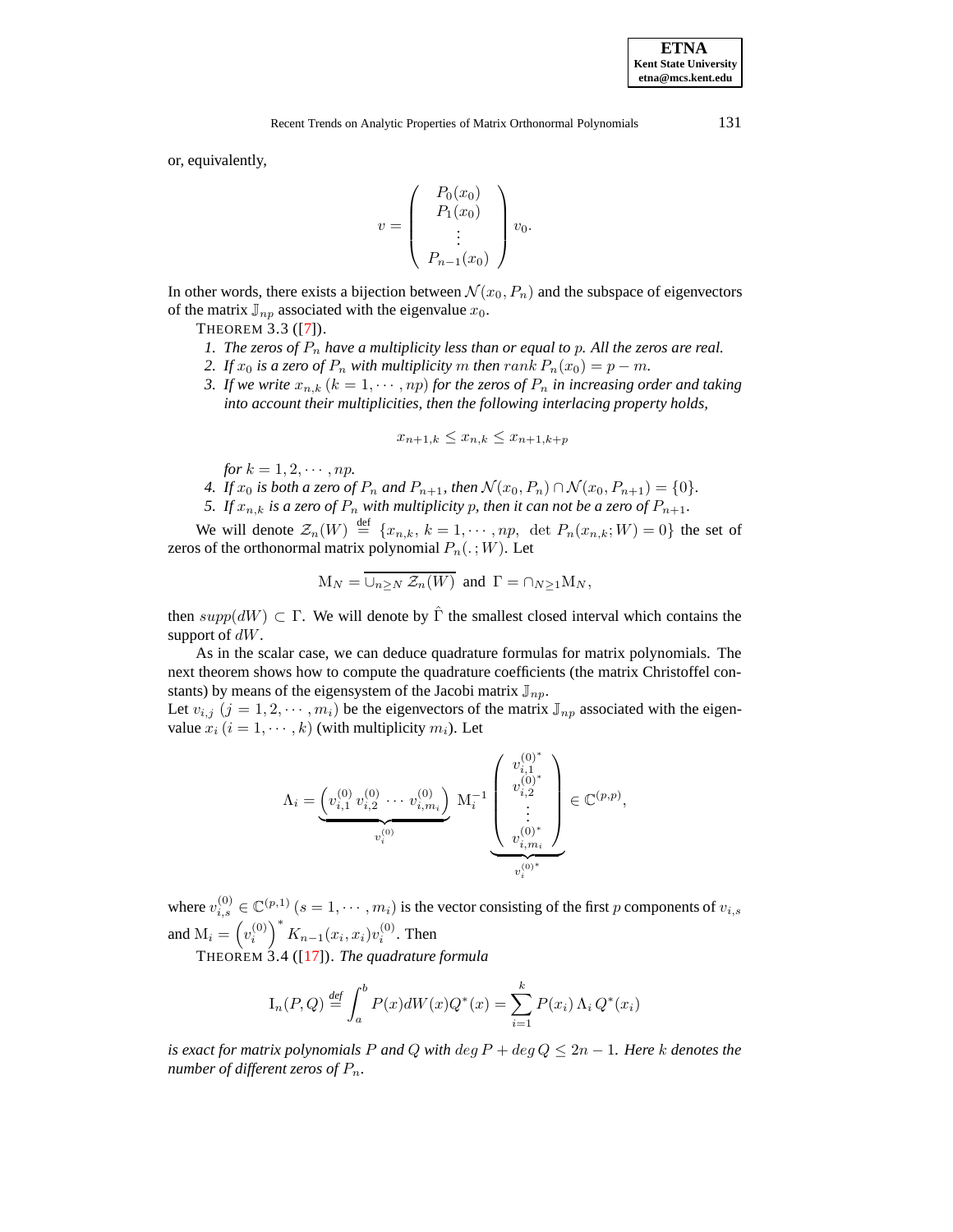This quadrature formula yields, as in the scalar case,

$$
I_n(P, I_p) = \sum_{i=1}^k P(x_i) \Lambda_i, \quad \deg P \le 2n - 1.
$$

An alternative approach is given in the following sense.

THEOREM 3.5 ([\[5\]](#page-13-11)). Let  $x_{n,i}$   $(i = 1, \dots, k)$  be the different zeros of the matrix *polynomial*  $P_n$  *with multiplicities*  $m_i$  *respectively. Let* 

$$
\Gamma_{n,i} \stackrel{\text{def}}{=} \frac{1}{\left[ \det P_n(x) \right]^{(m_i)} (x_{n,i})} \left[ Adj P_n(x) \right]^{(m_i - 1)} (x_{n,i}) Q_n(x_{n,i}).
$$

*Then*

*1. For every polynomial*  $P$  *with*  $\deg P \leq 2n - 1$  *we get* 

$$
\int_{\mathbb{R}} P(x)dW(x) = \sum_{i=1}^{k} P(x_{n,i}) \Gamma_{n,i}.
$$

2.  ${\{\Gamma_{n,i}\}}_{i=1}^k$  *are positive semi-definite matrices of rank*  $m_i$ .

Using the above quadrature formula, we get the following matrix analog of the Markov´s theorem

THEOREM 3.6 ([\[5\]](#page-13-11)). *Assume the positive definite matrix of measures* W *is determinate, i.e., no other positive definite matrix of measures has the same moments as those of* W*. Then*

$$
\lim_{n \to \infty} P_n^{-1}(z; W) Q_n(z; W) = \int_{\mathbb{R}} \frac{dW(t)}{z - t} \stackrel{def}{=} F(z; W)
$$

*locally uniformly in*  $\mathbb{C} \setminus \Gamma$ *.* 

 $F(z;W)$  is called the Stieltjes (Markov) function associated with the matrix of measures W.

The above result means that if W is determinate, the nth Padé fraction of  $F(z; W)$  converges locally uniformly to  $F(z; W)$  in  $\mathbb{C} \setminus \Gamma$ .

**4. The Nevai class.** We will introduce an analog of the so-called Nevai class for matrix orthonormal polynomials

DEFINITION 4.1. *Given two matrices* D *and* E*, where E is Hermitian, a sequence of matrix orthonormal polynomials*  $P_n$  *satisfying* [\(2.1\)](#page-1-0) *belongs to the matrix Nevai class*  $M(D, E)$  *if*  $\lim_{n\to\infty} D_n(W) = D$  *and*  $\lim_{n\to\infty} E_n(W) = E$ *, respectively.* 

*A positive definite matrix of measures* W *belongs to the Nevai class* M(D, E) *if some of the corresponding sequences of matrix orthonormal polynomials belongs to* M(D, E)*.* Notice that a positive definite matrix of measures can belong to several Nevai classes because of the non-uniqueness of the corresponding sequences of matrix orthonormal polynomials. If  $D$  is a nonsingular matrix, we can introduce the sequence of matrix polynomials  $\{U_n(z; D, E)\}\$ defined by the recurrence formula

$$
z U_n(z) = D^* U_{n+1}(z) + E U_n(z) + D U_{n-1}(z) \ \ n \ge 0
$$

with the initial conditions  $U_0(z) = I_p$ ,  $U_{-1}(z) = 0$ . According to Favard´s theorem, this sequence is orthonormal with respect to a positive definite matrix of measures  $W_{D,E}$ . Notice that they are the matrix analogs of Chebyshev polynomials of second kind.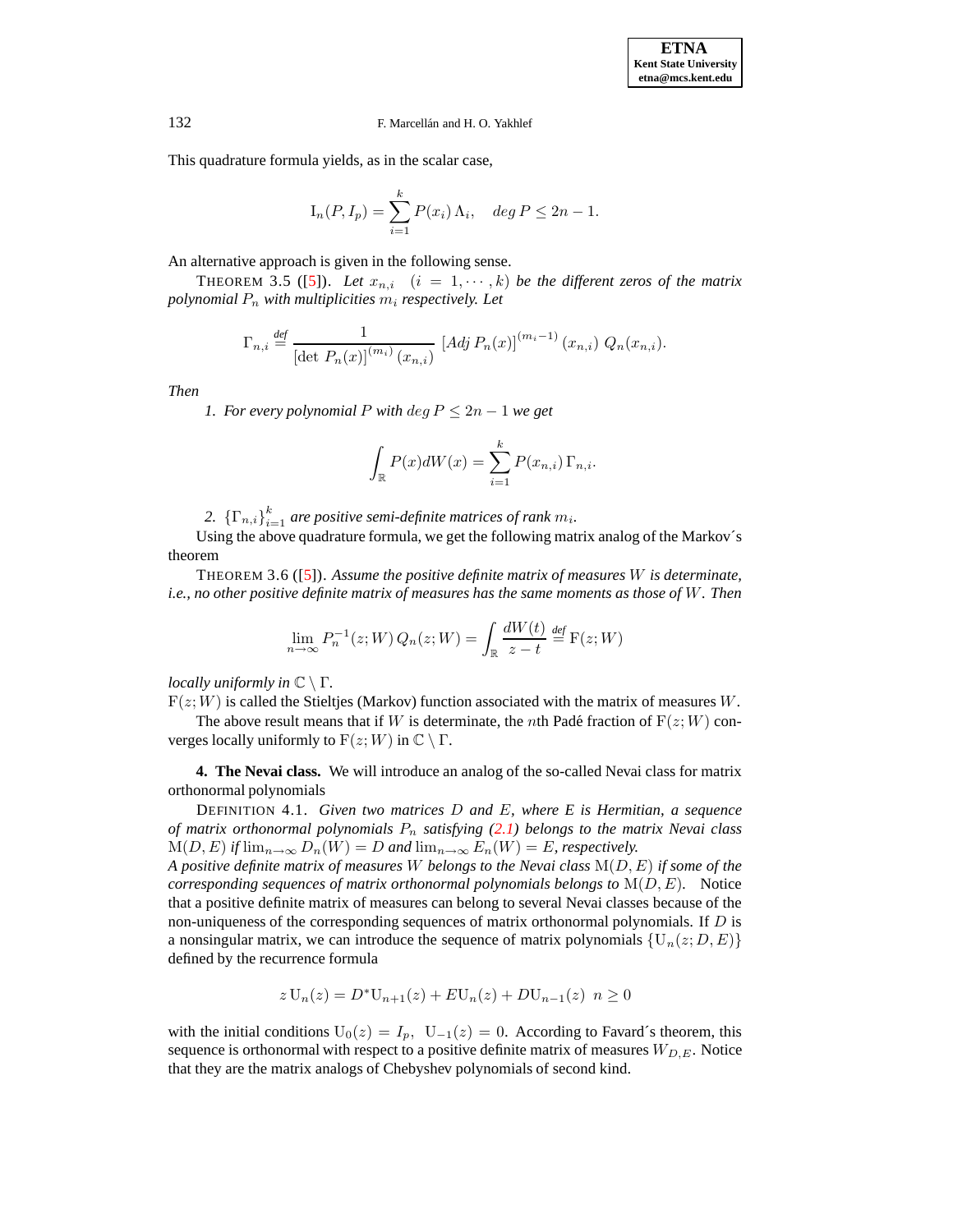| <b>ETNA</b>                  |
|------------------------------|
| <b>Kent State University</b> |
| etna@mcs.kent.edu            |

REMARK 4.2. *The Jacobi matrix associated with a sequence of matrix orthonormal polynomials in the Nevai class is a compact perturbation of the Jacobi matrix*

$$
\mathbb{J}(.) \stackrel{def}{=} \left( \begin{array}{cccc} E(.) & D(.) & 0 \\ D^*(.) & E(.) & D(.) & \cdots \\ 0 & D^*(.) & E(.) & \cdots \\ \vdots & \vdots & \ddots & \vdots \end{array} \right).
$$

If  $F(z; D, E)$  is the Stieltjes function associated with the matrix of measures  $W_{D,E}$  and D is nonsingular matrix, we get

THEOREM 4.3 ([\[6\]](#page-13-12)). Let  $(P_n) \in M(D, E)$  with D a nonsingular matrix. Then

$$
\lim_{n \to \infty} P_{n-1}(z) P_n^{-1}(z) D_n^{-1} = F(z; D, E)
$$

*locally uniformly in*  $\mathbb{C} \setminus \Gamma$ *. Furthermore,*  $F(z; D, E)$  *is a solution of the quadratic matrix equation*

$$
D^*XDX + (E - zI_p)X + I_p = 0.
$$

In particular, if  $D$  is a positive definite matrix, we can give the explicit expression for  $F(z; D, E)$ . Let  $S(z) = \frac{1}{2}D^{-1/2}(zI_p - E)D^{-1/2}$ , then

$$
F(z; D, E) = D^{-1/2} \left[ S(z) - (S^2(z) - I_p)^{1/2} \right] D^{-1/2}.
$$

Furthermore, the matrix  $S(z)$  is diagonalizable up to a finite set of complex numbers z and also so is  $D^{1/2}F(z;D,E)D^{1/2}$ . If a is an eigenvalue of  $S(z)$ , then  $a - (a^2 - 1)^{\frac{1}{2}}$  is an eigenvalue of  $D^{1/2}\mathcal{F}(z;D,E)D^{1/2}$  assuming that  $|a-(a^2-1)^{\frac{1}{2}}|<1$  for  $a\in\mathbb{C}\setminus[-1,1]$ which guarantees the existence of an appropriate square root. Since for  $x \in \mathbb{R}$ ,  $I_p - S^2(x)$  is Hermitian, then

$$
I_p - S^2(x) = U(x)N(x)U^*(x),
$$

where  $N(x)$  is a diagonal matrix with entries  $\{d_{i,i}\}_{i=1}^p$  and  $U(x)$  is an unitary matrix. Then the matrix weight  $W_{D,E}(x)$ ,  $x \in \mathbb{R}$ , is

$$
dW_{D,E}(x) = \frac{1}{\pi} D^{-1/2} U(x) \left[ N^+(x) \right]^{\frac{1}{2}} U^*(x) D^{-1/2} dx,
$$

where  $N^+(x)$  is the diagonal matrix with entries  $d_{i,i}^+(x) \stackrel{\text{def}}{=} \max\{d_{i,i}(x), 0\}.$ The support of  $W_{D,E}$  is then the set of real numbers

$$
\{y \in \mathbb{R} : S(y) \text{ has an eigenvalue in } [-1,1] \}.
$$

In fact,  $W_{D,E}$  is absolutely continuous with respect to the Lebesgue measure multiplied by the identity matrix, and the support is the finite union of at most  $p$  disjoint and bounded intervals.

If D is Hermitian, in [\[6\]](#page-13-12) an example where  $W_{D,E}$  is absolutely continuous with respect to the Lebesgue measure times the identity matrix but with an unbounded Radon-Nikodym derivative is presented. In the general case of non-singularity of  $D$ , nothing is known about the support of  $W_{D,E}$ . Furthermore, nothing is known about the absolute continuity for the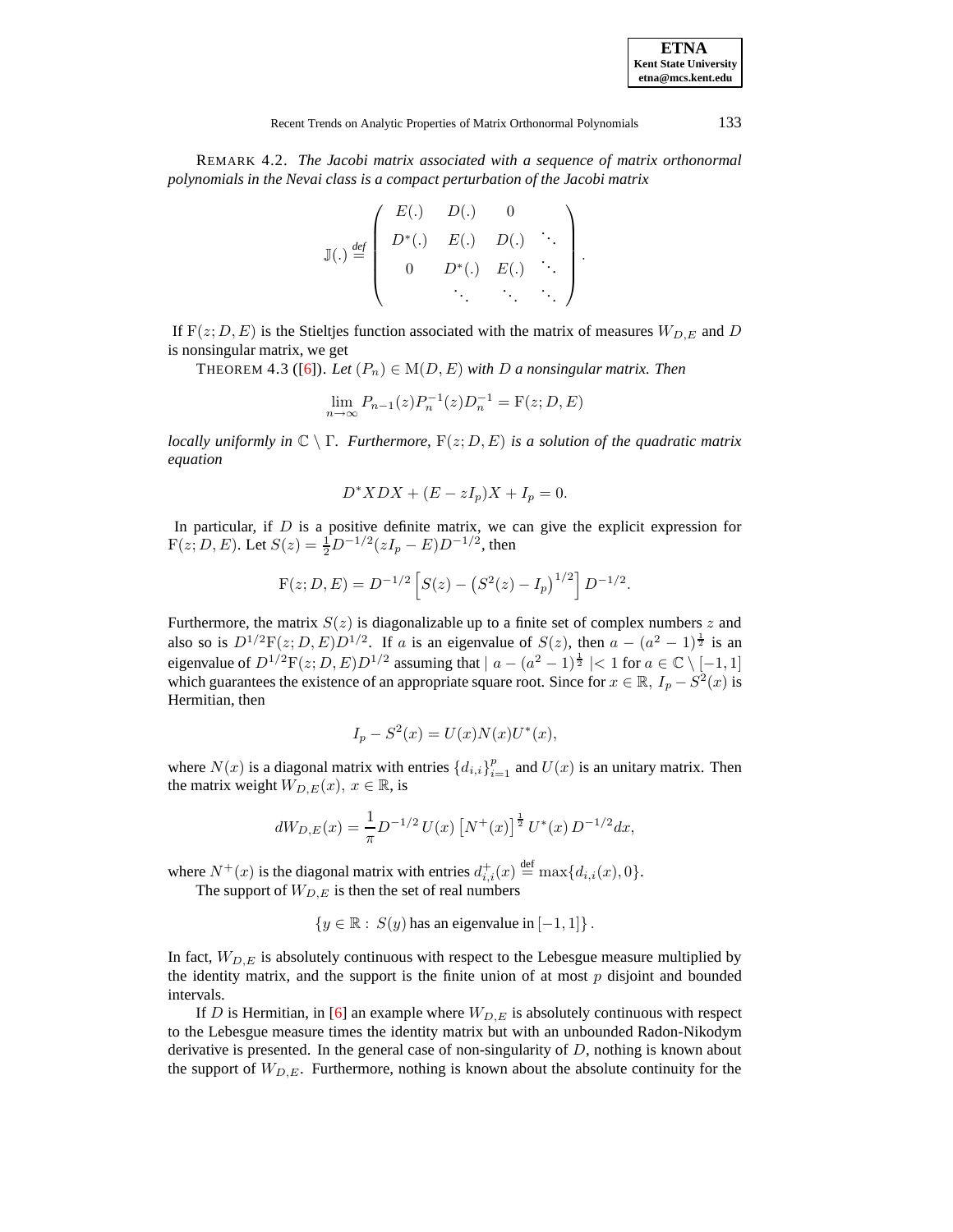entries with respect to the Lebesgue measure as well as Dirac deltas can appear. This last case is one of the reasons for the analysis of perturbation of matrix of measures on the Nevai class by the addition of Dirac deltas.

Let  $W$  be a matrix of measures supported on the real line, M a positive definite matrix of dimension p, and  $c \in \mathbb{R} \setminus \Gamma$ . Consider the matrix of measures W such that

$$
d\tilde{W}(x) = dW(x) + M\delta(x - c).
$$

If  $(P_n(x;W))$  and  $(P_n(x;\tilde{W}))$  are two sequences of matrix orthonormal polynomials with respect to W and W respectively, satisfying a three-term recurrence relation such that  $D =$  $\lim_{n\to\infty} D_n(W)$  is nonsingular, then

THEOREM 4.4 ([\[22\]](#page-14-2),[\[21\]](#page-14-3)). *There exists a sequence of matrix orthonormal polynomials*  $(P_n(x;W))$  *such that* 

- *1.*  $\lim_{n \to \infty} [A_n(\tilde{W}) A_n(W)^{-1}]^* [A_n(\tilde{W}) A_n(W)^{-1}] =$  $I_p + F(c; D, E) [F'(c; D, E)]^{-1} F(c; D, E).$
- *2. If* Λ(c)Λ(c) ∗ *is the Cholesky factorization of the positive definite matrix given in the right hand side of the above expression, then*

$$
\lim_{n \to \infty} P_n(x, \tilde{W}) P_n^{-1}(x, W) =
$$
  
 
$$
\Lambda(c)^{-1} + \frac{1}{c-x} \left\{ \Lambda(c)^* - \Lambda(c)^{-1} \right\} \left\{ F^{-*}(c; D, E) - F^{-1}(c; D, E) \right\}
$$

 $\emph{locally uniformly in} \ \mathbb{R}\setminus\left\{\hat{\Gamma}\cup\left\{c\right\}\right\}.$ 

*3.*  $(P_n(x; \tilde{W}))$  *belongs to the matrix Nevai class*  $M(\tilde{D}, \tilde{E})$  *with* 

$$
\tilde{E} = \Lambda^*(c) D\Lambda^{-*}(c) \n\tilde{E} = \Lambda^*(c) E\Lambda^{-*}(c) + \Lambda^*(c) \left\{ D \left[ \Lambda^{-*}(c) . \Lambda^{-1}(c) - I_p \right] D^* F(c; D, E) - \left[ \Lambda^{-*}(c) . \Lambda^{-1}(c) - I_p \right] D^* F(c; D, E) D \right\} \Lambda^{-*}(c).
$$

When D is Hermitian and nonsingular, we associate with the Nevai class  $M(D, E)$  the sequence  $\{T_n(z; D, E)\}\$  of matrix orthonormal polynomials defined by the recurrence formula

$$
z T_n(z) = D T_{n+1}(z) + E T_n(z) + D T_{n-1}(z), \ \ n \ge 2,
$$
  

$$
z T_1(z) = D T_2(z) + E T_1(z) + \sqrt{2} D T_0(z)
$$

with the initial conditions

$$
T_0(z) = I_p
$$
,  $T_1(z) = (1/\sqrt{2})D^{-1}(zI_p - E)$ .

Notice that  $\{T_n(z; D, E)\}\$  is orthonormal with respect to a positive definite matrix of measures that we denote  $V_{D,E}$ . They are the matrix analogue of the orthonormal Chebyshev polynomials of the first kind and, in fact, as in the scalar case, the sequence of associated polynomials of the first kind for our sequence  $(T_n(z))$  is  $(1/\sqrt{2}) U_n(z; D, E) D^{-1}$ ,  $n \ge 1$ (cf. [\[8\]](#page-13-13)).

If we denote

$$
\sigma_n(x) = \frac{1}{np} \sum_{j=1}^k m_j \delta(x - x_{n,j}),
$$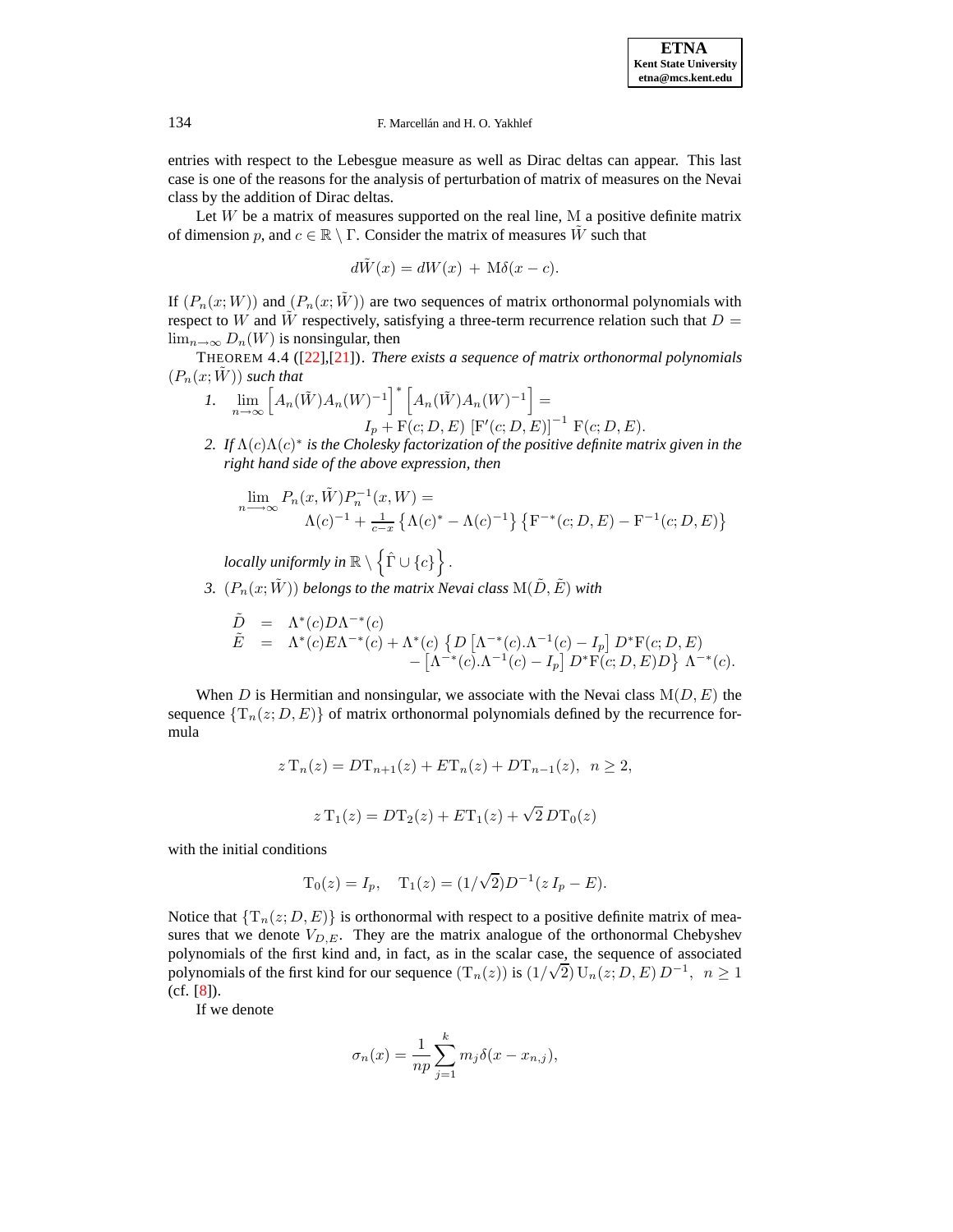| <b>ETNA</b>                  |
|------------------------------|
| <b>Kent State University</b> |
| etna@mcs.kent.edu            |

where  $x_{n,j}$   $(j = 1, \dots, k)$  denotes as in Theorem [3.3](#page-4-0) the set of zeros of a sequence  $(P_n)$  of matrix orthonormal polynomials with respect to a matrix of measures  $W, m_k$  is the multiplicity of  $x_{n,k}$ , then the Nevai class  $M(D, E)$  has the zero asymptotic behavior.

THEOREM 4.5 ([\[8\]](#page-13-13)). Let  $(P_n)$  be a sequence of matrix orthonormal polynomials in the *Nevai class*  $M(D, E)$ *. Then there exists a positive definite matrix of measures*  $\mu$  *such that the sequence of discrete matrices of measures*  $(\mu_n)$ 

$$
\mu_n(x) = \frac{1}{np} \sum_{j=1}^k \left( \sum_{i=0}^{n-1} P_i(x_{n,k}) \Gamma_{n,k} P_i^*(x_{n,k}) \right) \delta(x - x_{n,k})
$$

*converges in the* \**-weak topology to*  $\mu$ *. Furthermore,*  $\sigma_n$  *converges to*  $\tau(\mu)$  *in the same topology.*

Notice that if D is a Hermitian and nonsingular matrix, then  $\mu$  can be explicitly given (cf. [\[8\]](#page-13-13)) by

<span id="page-8-0"></span>
$$
\mu = \frac{1}{p} V_{D,E}.
$$

**5. Orthogonal matrix polynomials on the unit circle.** Let W be a matrix of measures supported on the unit circle  $\mathbb{T}$ . As in the scalar case the shift operator  $\mathbf{H} : \mathbb{C}^{(p,p)}[x] \rightarrow$  $\mathbb{C}^{(p,p)}[x]$ ,  $\mathbf{H}[P](x) = xP(x)$  is a unitary operator with respect to the inner product

(5.1) 
$$
\langle P, Q \rangle_L \stackrel{\text{def}}{=} \frac{1}{2\pi} \int_0^{2\pi} P(e^{i\theta}) dW(\theta) Q^*(e^{i\theta}).
$$

Let  $(\Phi_n(.; W))$  be a sequence of matrix orthonormal polynomials with respect to [\(5.1\)](#page-8-0), i.e.,  $\langle \Phi_n, \Phi_m \rangle_L = \delta_{n,m} I_p$ . Notice that  $(U_n \Phi_n(.; W))$  is a sequence of matrix polynomials orthonormal with respect to  $(5.1)$  if we assume  $(U_n)$  is a sequence of unitary matrices. Furthermore, taking into account the polar decomposition for the leading coefficient of  $(\Phi_n)$ , we can assume that such a matrix coefficient is a positive definite matrix, and thus, we can choose this normalization in order to have uniquenessfor our sequence of matrix orthonormal polynomials [\[1,](#page-13-7) page 333]. For a sake of simplicity we will assume such a condition. On the other hand, in [\(5.1\)](#page-8-0) we consider the measure  $\frac{1}{2\pi}dW(\theta)$  so as to have a probability measure, i.e.,  $\frac{1}{2\pi} \int_0^{2\pi} dW(\theta) = I_p$ .

We also introduce the reversed polynomial  $\tilde{P}(z) = z^n P^*(1/\overline{z})$  for every polynomial  $P \in \mathbb{C}^{(p,p)}[x]$  with  $\deg P = n$ . This means that for  $P(z) = \sum_{k=0}^{n} D_{n,k} z^k$ ,  $\widetilde{P}(z) = \sum_{k=0}^{n} D_{n,k} z^k$  $\sum_{k=0}^{n} D_{n,n-k}^{*} z^{k}$ . Reversed polynomials will play an important role in our presentation.

As in the case of the real line (cf. Section [2,](#page-1-1) Definition [2.1\)](#page-2-3) we can consider the sequence of matrix polynomials  $(K_n)$ ,

$$
K_n(x, y; W) = \sum_{j=0}^n \Phi_j^*(y; W) \Phi_j(x; W),
$$

the so called nth kernel polynomial associated with the matrix of measures  $W$ . Next, we introduce a sequence  $(\Psi_n(.; W))$  of matrix polynomials such that

$$
\frac{1}{2\pi} \int_0^{2\pi} \Psi_n^*(e^{i\theta}) dW(\theta) \Psi_m(e^{i\theta}) = \delta_{n,m} I_p.
$$

The sequence  $(\Psi_n(.; W))$  is said to be a right orthonormal sequence of matrix polynomials with respect to  $W$ . Notice that in the real case, right orthonormal polynomials are related with the "left" or standard sequence by the transposed coefficients.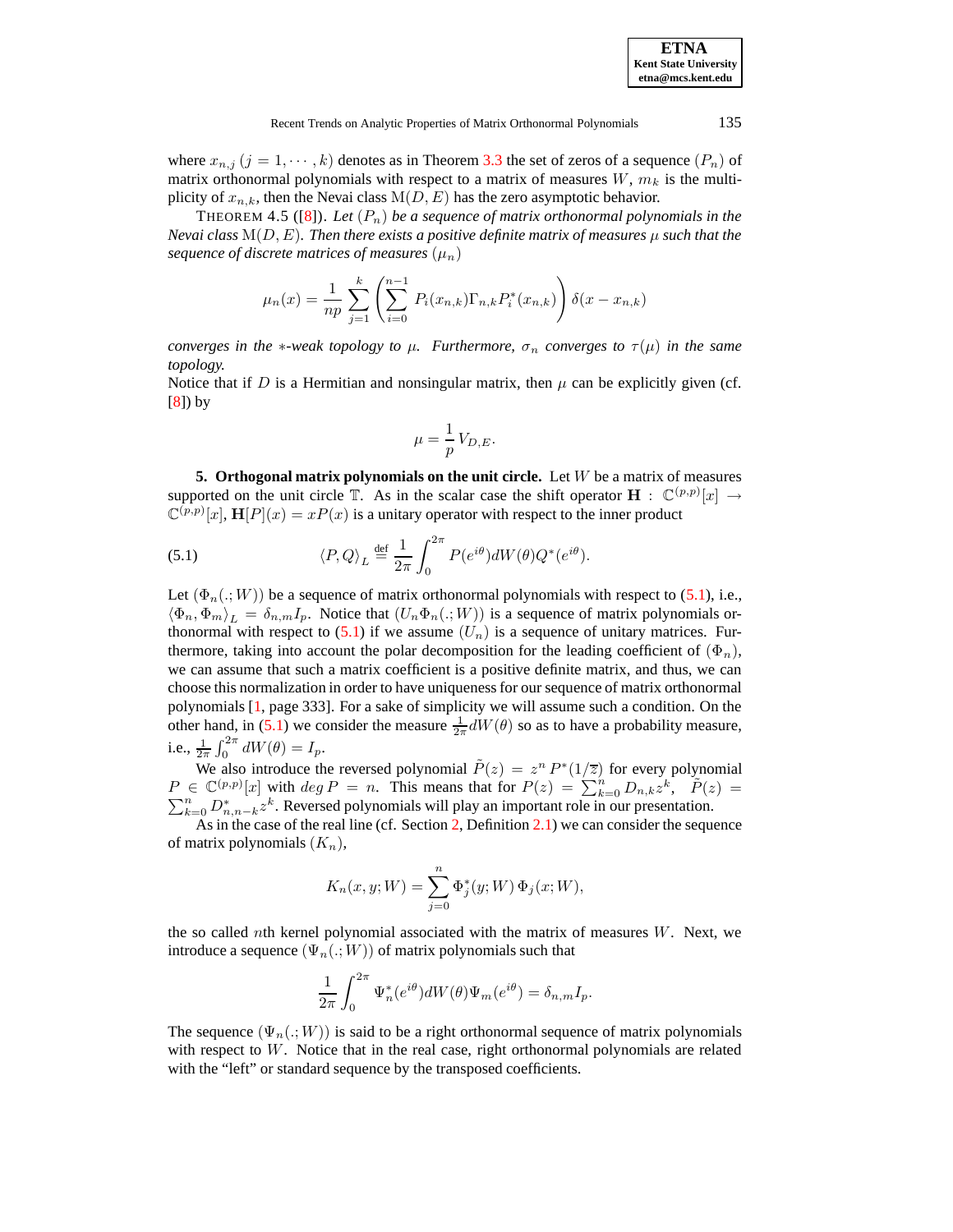As an analog of the backward and forward recurrence relations for the scalar case [\[19\]](#page-14-4), we can deduce two mixed recurrence relations where "left" and "right" matrix orthonormal polynomials are involved.

<span id="page-9-5"></span>Let

(5.2) 
$$
\Phi_n(z) = \sum_{j=0}^n A_{n,j} z^j, and \n\Psi_n(z) = \sum_{j=0}^n B_{n,j} z^j.
$$

Since

$$
(5.3) \quad \int_0^{2\pi} \tilde{\Psi}_n(z)dW(\theta)\Phi_n^*(z) = \int_0^{2\pi} \Psi_n^*(z)dW(\theta)\tilde{\Phi}_n(z) = \sum_{j,k=0}^n B_{n,n-j}^* C_{j-k} A_{n,k}^*,
$$

where  $z = e^{i\theta}$  and  $C_l = \frac{1}{2\pi} \int_0^{2\pi} e^{i l\theta} dW(\theta)$ , then taking into account that the leading coefficients of the polynomials  $\Phi_n$  and  $\Psi_n$  are nonsingular matrices, as well as the orthonormality conditions, we get

$$
B_{n,n}^{-1}A_{n,0}^* = B_{n,0}^*A_{n,n}^{-1}.
$$

We can introduce the reflection coefficients

$$
H_n = A_{n,n}^{-*} B_{n,0} = A_{n,0} B_{n,n}^{-*}
$$

in such a way that

$$
(I_p - H_n^*H_n)^{1/2} = B_{n,n}^{-1}B_{n-1,n-1} = B_{n-1,n-1}^*B_{n,n}^{-*},
$$
  

$$
(I_p - H_nH_n^*)^{1/2} = A_{n,n}^{-*}A_{n-1,n-1}^* = A_{n-1,n-1}A_{n,n}^{-1}.
$$

<span id="page-9-2"></span><span id="page-9-1"></span>Since we have assumed the leading coefficients are positive definite matrices, we have that  $\| H_n \|_{2}$  < 1. Thus, the recurrence relations can be written using the matrices H<sub>n</sub> (as in the scalar case):

<span id="page-9-0"></span>(5.4a) 
$$
\Phi_n(z;W) = (I_p - \mathcal{H}_n \mathcal{H}_n^*)^{\frac{1}{2}} z \Phi_{n-1}(z;W) + \mathcal{H}_n \tilde{\Psi}_n(z;W),
$$

(5.4b) 
$$
\Psi_n(z;W) = z\Psi_{n-1}(z;W)(I_p - \mathbf{H}_n^* \mathbf{H}_n)^{\frac{1}{2}} + \tilde{\Phi}_n(z;W)\mathbf{H}_n
$$

(backward recurrence relation).

 $i$ From [\(5.4b\)](#page-9-0) we get

$$
\tilde{\Psi}_n(z;W) = (I_p - \mathcal{H}_n^* \mathcal{H}_n)^{\frac{1}{2}} \tilde{\Psi}_{n-1}(z;W) + \mathcal{H}_n^* \Phi_n(z;W),
$$

and from [\(5.4a\)](#page-9-1), we deduce that

<span id="page-9-4"></span><span id="page-9-3"></span>
$$
\tilde{\Phi}_n(z;W) = \tilde{\Phi}_{n-1}(z;W)(I_p - \mathbf{H}_n \mathbf{H}_n^*)^{\frac{1}{2}} + \Psi_n(z;W)\mathbf{H}_n^*.
$$

Finally, by substitution in  $(5.4)$  we obtain the so-called forward recurrence relations

(5.5a) 
$$
(I_p - H_n H_n^*)^{\frac{1}{2}} \Phi_n(z;W) = z \Phi_{n-1}(z;W) + H_n \tilde{\Psi}_{n-1}(z;W)
$$

(5.5b) 
$$
\Psi_n(z;W)(I_p - \mathcal{H}_n^* \mathcal{H}_n)^{\frac{1}{2}} = z\Psi_{n-1}(z;W) + \tilde{\Phi}_{n-1}(z;W)\mathcal{H}_n.
$$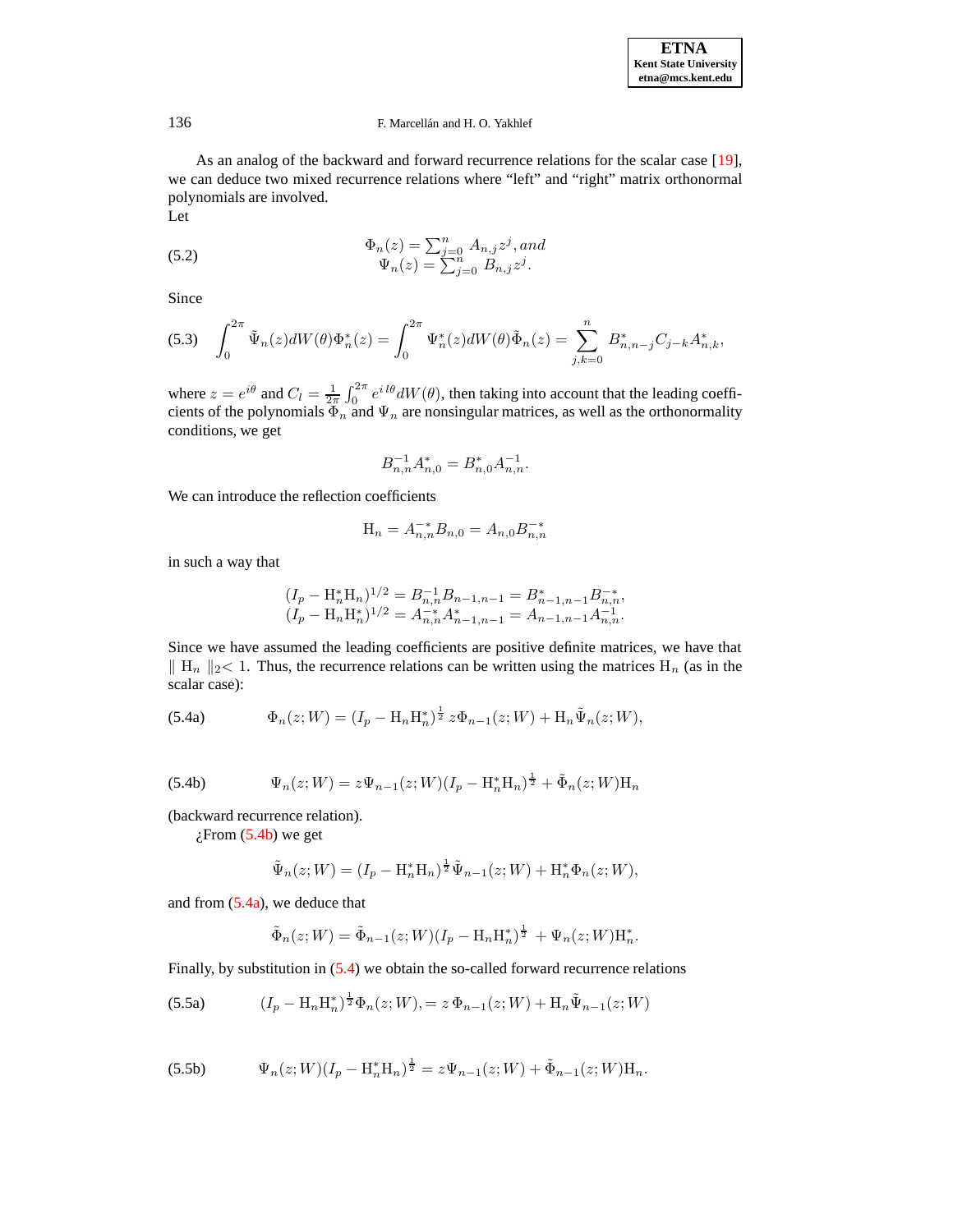<span id="page-10-1"></span><span id="page-10-0"></span>THEOREM 5.1 ((Christoffel-Darboux formula) [\[3\]](#page-13-14)).

(5.6) 
$$
(1 - \overline{y}z) \sum_{j=0}^{n} \Phi_j^*(y) \Phi_j(z) = \tilde{\Psi}_n^*(y) \tilde{\Psi}_n(z) - \overline{y}z \Phi_n^*(y) \Phi_n(z).
$$

As a consequence, writing  $y = z$  in [\(5.6\)](#page-10-0), we get

(5.7) 
$$
|z|^2 \Phi_n^*(z)\Phi_n(z) = \tilde{\Psi}_n^*(z)\tilde{\Psi}_n(z) + (|z|^2 - 1)\sum_{j=0}^n \Phi_j^*(z)\Phi_j(z).
$$

Since the right hand side of [\(5.7\)](#page-10-1) is a positive definite matrix for  $|z| > 1$ , the matrix  $\Phi_n(z)$ is nonsingular for  $|z| > 1$ . Assume that  $\Phi_n(z_0)$  is a singular matrix for  $|z_0| = 1$ . Let u be an eigenvector of  $\Phi_n(z_0)$ . Then, from [\(5.7\)](#page-10-1) it follows that  $\tilde{\Psi}_n(z_0)u = 0$ . Thus from [\(5.4a\)](#page-9-1) we get  $\Phi_{n-1}(z_0)u = 0$ . By induction,  $\Phi_0(z_0)$  is a singular matrix in contradiction with the non-singularity of the matrix  $\Phi_0(z_0) = A_{0,0}$ .

COROLLARY 5.2. *The zeros of*  $\Phi_n$  *belong to the unit disk.* In order to compute such zeros, writing  $y = 0$  in [\(5.6\)](#page-10-0), we get

$$
\tilde{\Psi}_n^*(0)\tilde{\Psi}_n(z) = K_n(z,0).
$$

But  $\tilde{\Psi}_n^*(0) = B_{n,n}$ , and so  $\tilde{\Psi}_n(z) = B_{n,n}^{-1} K_n(z, 0)$ . From [\(5.5a\)](#page-9-3)

$$
z\,\Phi_{n-1}(z) = (I_p - \mathcal{H}_n \mathcal{H}_n^*)^{\frac{1}{2}} \Phi_n(z) - \mathcal{H}_n B_{n-1,n-1}^{-1} \sum_{k=0}^{n-1} \Phi_k^*(0) \Phi_k(z).
$$

Taking into account  $\Phi_j^*(0) = \tilde{\Psi}_j^*(0) H_j^* = B_{j,j} H_j^*$ , we get

$$
\begin{array}{rcl}\nz\,\Phi_{n-1}(z) & = & (I_p - \mathrm{H}_n \mathrm{H}_n^*)^{\frac{1}{2}} \Phi_n(z) - \mathrm{H}_n \,\sum_{k=0}^{n-1} \left( \prod_{j=k+1}^{n-1} (I_p - \mathrm{H}_j^* \mathrm{H}_j)^{\frac{1}{2}} \right) \mathrm{H}_k^* \Phi_k(z) \\
 & = & \sum_{k=0}^n \, M_{n-1,k} \Phi_k(z).\n\end{array}
$$

Thus, if we denote

$$
\mathbb{M}_{n} = \begin{pmatrix} M_{0,0} & M_{0,1} & & & & 0 \\ M_{1,0} & M_{1,1} & M_{1,2} & & & \\ \vdots & \vdots & \vdots & \ddots & & \\ M_{n-2,0} & M_{n-2,1} & \cdots & M_{n-2,n-2} & M_{n-2,n-1} \\ M_{n-1,0} & M_{n-1,1} & \cdots & M_{n-1,n-2} & M_{n-1,n-1} \end{pmatrix},
$$

then

$$
z\left(\begin{array}{c}\Phi_0(z)\\ \Phi_1(z)\\ \vdots\\ \Phi_{n-1}(z)\end{array}\right)=\mathbb{M}_n\left(\begin{array}{c}\Phi_0(z)\\ \Phi_1(z)\\ \vdots\\ \Phi_{n-1}(z)\end{array}\right)+\left(\begin{array}{c}0\\ \vdots\\ 0\\ (I_p-\mathrm{H}_n\mathrm{H}_n^*)^{\frac{1}{2}}\Phi_n(z)\end{array}\right).
$$

**ETNA Kent State University etna@mcs.kent.edu**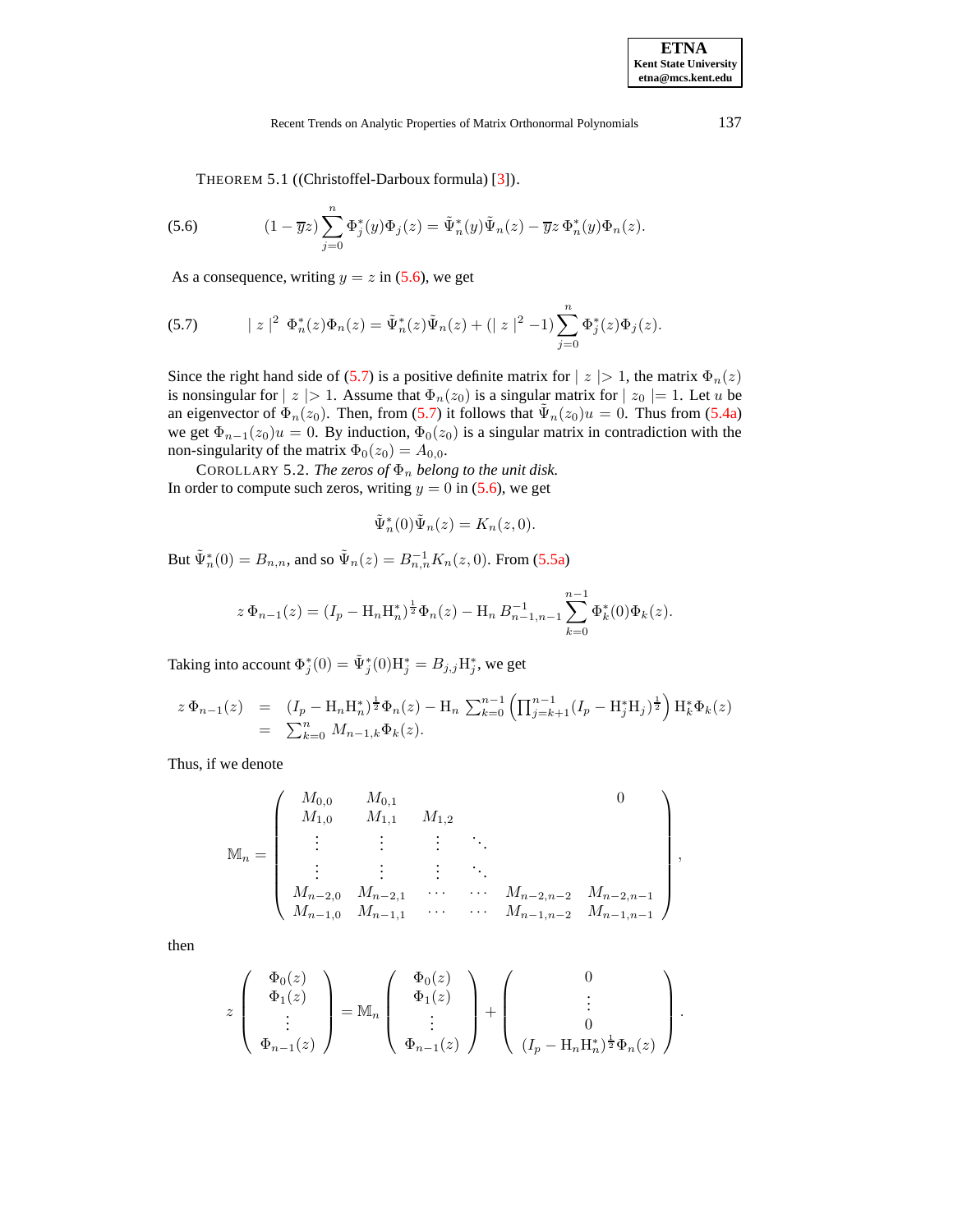THEOREM 5.3. *For*  $n \in \mathbb{R}$ *, the zeros of the matrix polynomials*  $\Phi_n(z)$  *are the eigenvalues of the block Hessenberg matrix*

$$
\mathbb{M}_n \in \mathbb{C}^{(np, np)}
$$

*with the same multiplicity.*

Notice that if v is an eigenvalue corresponding to the eigenvalue  $z_0$  of  $\mathbb{M}_n$ , writing v as a block column vector

$$
v = \left(\begin{array}{c} v_0 \\ v_1 \\ \vdots \\ v_{n-1} \end{array}\right) \in \mathbb{C}^{(np,1)},
$$

where  $v_i \in \mathbb{C}^{(p,1)}$ , then the equation  $\mathbb{M}_n v = z_0 v$  becomes

$$
v_1 = \Phi_1(z_0)v_0
$$
  
\n
$$
v_2 = \Phi_2(z_0)v_0
$$
  
\n...  
\n
$$
v_{n-1} = \Phi_{n-1}(z_0)v_0,
$$
  
\n
$$
0 = \Phi_n(z_0)v_0.
$$

In other words, there exists a bijection between  $\mathcal{N}(z_0, \Phi_n)$  and the subspace of eigenvectors of the matrix  $\mathbb{M}_n$  associated with the eigenvalue  $z_0$ . From [\(5.7\)](#page-10-1), if  $\vert z \vert = 1$ , then  $\Phi_n^*(z)\Phi_n(z) = \Psi_n(z)\Psi_n^*(z)$  is nonsingular matrix. As in the scalar case, we will analyze two kinds of quadrature formulas.

Let us now define the weight matrix function  $W_n(\theta) = \left[\Phi_n^*(e^{i\theta}) \Phi_n(e^{i\theta})\right]^{-1}$  as well as  $\Omega_n(\theta) = \int_0^{\theta} W_n(s) ds$ . Because the rational matrix function  $[\Phi_n^*(z)]^{-1}$  is analytic in the closed disk, one has

THEOREM 5.4 ([\[3\]](#page-13-14)). *For*  $0 \le j, k \le n$ 

<span id="page-11-0"></span>
$$
\frac{1}{2\pi} \int_0^{2\pi} \Phi_j(e^{i\theta}) d\Omega_n(\theta) \Phi_k^*(e^{i\theta}) = \delta_{j,k} I_p.
$$

This means that the sequences of matrix orthonormal polynomials corresponding to the matrices of measures  $\Omega_n$  and W have the same  $n + 1$  first elements. Furthermore, if P and Q are polynomials of degree less than or equal to  $n$ , we get

(5.8) 
$$
\frac{1}{2\pi} \int_0^{2\pi} P(e^{i\theta}) dW(\theta) Q^*(e^{i\theta}) = \frac{1}{2\pi} \int_0^{2\pi} P(e^{i\theta}) d\Omega_n(\theta) Q^*(e^{i\theta}).
$$

¿From the above result a straightforward proof of the Favard´s theorem on the unit circle follows ([\[3\]](#page-13-14)). In fact, given a sequence of matrices (H<sub>n</sub>) of dimension p with  $\|$  H<sub>n</sub>  $\|$ <sub>2</sub> < 1, there exists a unique matrix of measures  $W$  such that the sequence of matrix polynomials given by  $(5.5)$  is orthonormal with respect to W.

Notice that zeros of  $\Phi_n$  which lie in the unit disk are involved in [\(5.8\)](#page-11-0). In order to obtain a quadrature formula with knots on the unit circle, we need to introduce the concept of para-orthogonality.

DEFINITION 5.5 ([\[16\]](#page-13-15), [\[18\]](#page-14-0)). Let  $U_n$  be a unitary matrix. The matrix polynomial

$$
\mathrm{B}_n(z;U_n) = \Phi_n(z) + U_n \tilde{\Psi}_n(z)
$$

*is said to be para-orthogonal with respect to the matrix of measures* W*.*

THEOREM  $5.6$  ([\[16\]](#page-13-15)).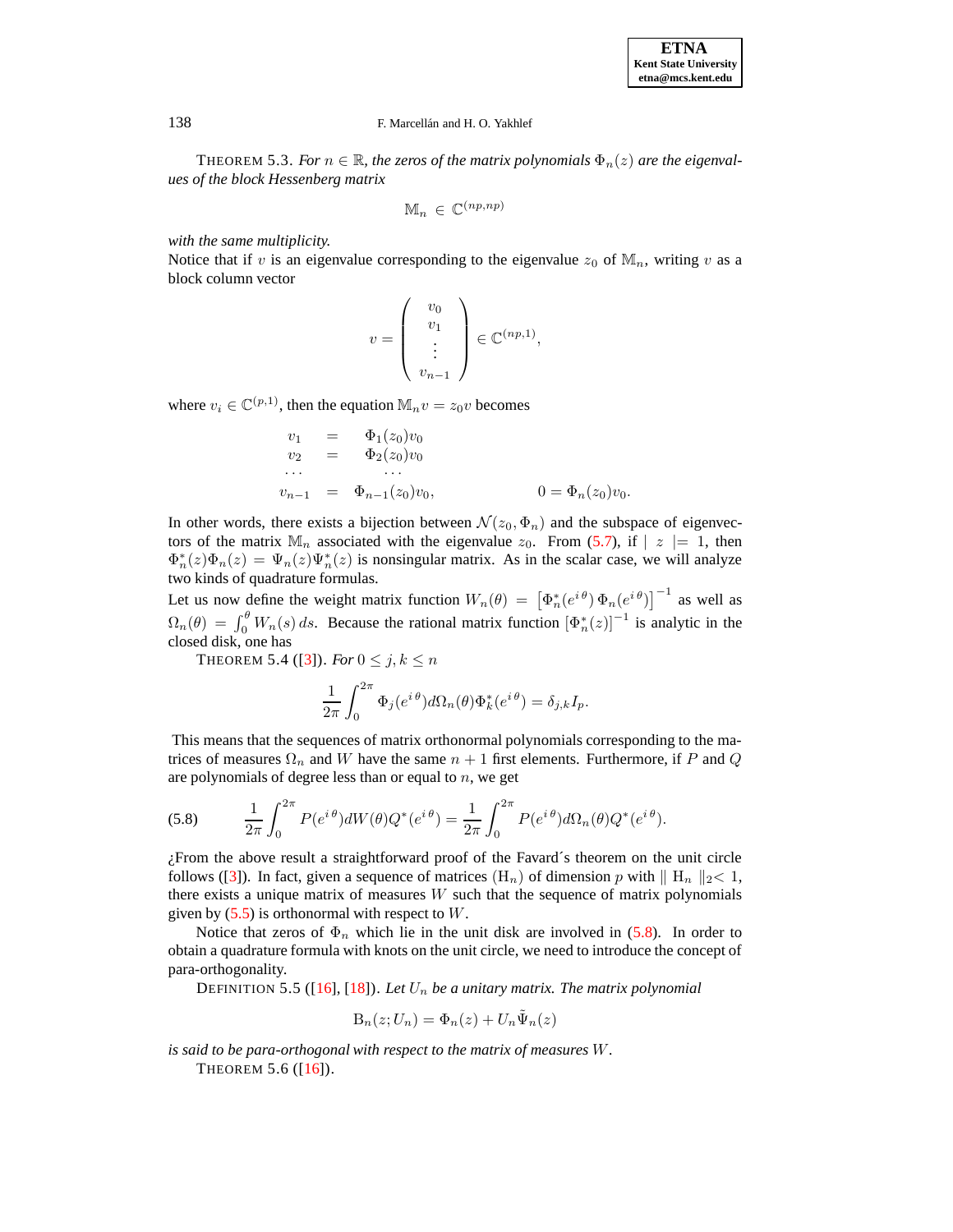**ETNA Kent State University etna@mcs.kent.edu**

Recent Trends on Analytic Properties of Matrix Orthonormal Polynomials 139

*1. The zeros of*  $B_n(z;U_n)$  *are the eigenvalues of a unitary block Hessenberg matrix*  $\mathbb{N}_n$ *whose multiplicities are less than or equal to* p*. The blocks of the matrix*  $\mathbb{N}_n$  *are the same as those of*  $\mathbb{M}_n$  *up to the corresponding to the last row. In fact,*

$$
\mathbb{N}_{n-1,k} = \mathbb{M}_{n-1,k} - (I_p - H_n H_n^*)^{1/2} (U_n^* + H_n^*)^{-1} \prod_{j=k+1}^n (I_p - H_j^* H_j)^{1/2} H_k^*.
$$

2. If  $(m_i)_{i=1}^k$  are the multiplicities of the eigenvalues  $(z_i)_{i=1}^k$  and  $(v_{i,j})_{i=1}^k$   $(j = 1, 2, \cdots, m_i)$ *the corresponding eigenvectors, then*

$$
\langle P, Q \rangle_L = \sum_{i=1}^k P(z_i) \Lambda_i Q^*(z_i),
$$

*where* P, Q are Laurent matrix polynomials  $P \in L_{-s,t}$ ,  $Q \in L_{-(n-1-t),(n-1-s)}$  $(\mathbf{L}_{r,s} = \left\{ \sum_{k=r}^{s} A_k z^k, A_k \in \mathbb{C}^{(p,p)}, r \leq s \right\}),$ 

$$
\Lambda_i = \left( v_{i,1}^{(0)}, v_{i,2}^{(0)}, \cdots, v_{i,m_i}^{(0)} \right) \mathbf{G}_i^{-1} \left( \begin{array}{c} v_{i,1}^{(0)^*} \\ \vdots \\ v_{i,m_i}^{(0)^*} \end{array} \right),
$$

<span id="page-12-0"></span> $v_{i,s}^{(0)} \in \mathbb{C}^{(p,1)}$   $(s = 1, \dots, m_i)$  is the vector consisting of the first p component of  $v_{i,s}$ *, and*  $(G_i)_{k,l} = v_{i,k}^* v_{i,l}$ *.* 

**6. Orthogonality** in the unit circle from orthogonality in  $[-1, 1]$ . Let W be a matrix of measures supported on  $[-1, 1]$ . We can introduce a matrix of measures W on the unit circle  $T$  in the following way

(6.1) 
$$
\tilde{W}(\theta) = \begin{cases}\n-W(\cos \theta) & 0 \le \theta \le \pi \\
W(\cos \theta) & \pi \le \theta \le 2\pi.\n\end{cases}
$$

Taking into account the symmetry of the above measure, the matrix coefficients in [\(5.2\)](#page-9-5) are related in the following way

$$
B_{n,j} = A_{n,j}^* \quad j = 0, 1, \cdots, n.
$$

In this case, it is easy to prove that the reflection matrix parameters  $(H_n)$  associated with the matrix of measures given in  $(6.1)$  are Hermitian. The first question to solve is the connection between these reflection parameters and the parameters of some sequence of matrix orthonormal polynomials with respect to W.

**PROPOSITION 6.1 ([\[20\]](#page-14-5)).** Let  $(\Phi_n)$  and  $(\Psi_n)$  be sequences of left and right matrix or*thonormal polynomials on the unit circle with respect to*  $W(\theta)$  *with positive definite matrices as leading coefficients. The sequence of matrix polynomials*

$$
P_n(x;W) = \frac{1}{\sqrt{2\pi}} (I_p + H_{2n})^{-1/2} \left[ \Phi_{2n}(z;\tilde{W}) + \tilde{\Psi}_{2n}(z;\tilde{W}) \right] z^{-n},
$$

where  $x = \frac{1}{2}(z + \frac{1}{z})$ , is orthonormal with respect to W . The sequence of the matrix orthonor*mal polynomials*  $(P_n)$  *satisfies*  $(2.1)$  *with* 

(6.2) 
$$
D_n(W) = \frac{1}{2} (I_p + H_{2n-2})^{\frac{1}{2}} (I_p - H_{2n-1}^2)^{\frac{1}{2}} (I_p - H_{2n})^{\frac{1}{2}}
$$

$$
E_n(W) = \frac{1}{2} (I_p - H_{2n})^{\frac{1}{2}} H_{2n-1} (I_p - H_{2n})^{\frac{1}{2}}
$$

$$
-\frac{1}{2} (I_p + H_{2n})^{\frac{1}{2}} H_{2n+1} (I_p + H_{2n})^{\frac{1}{2}}
$$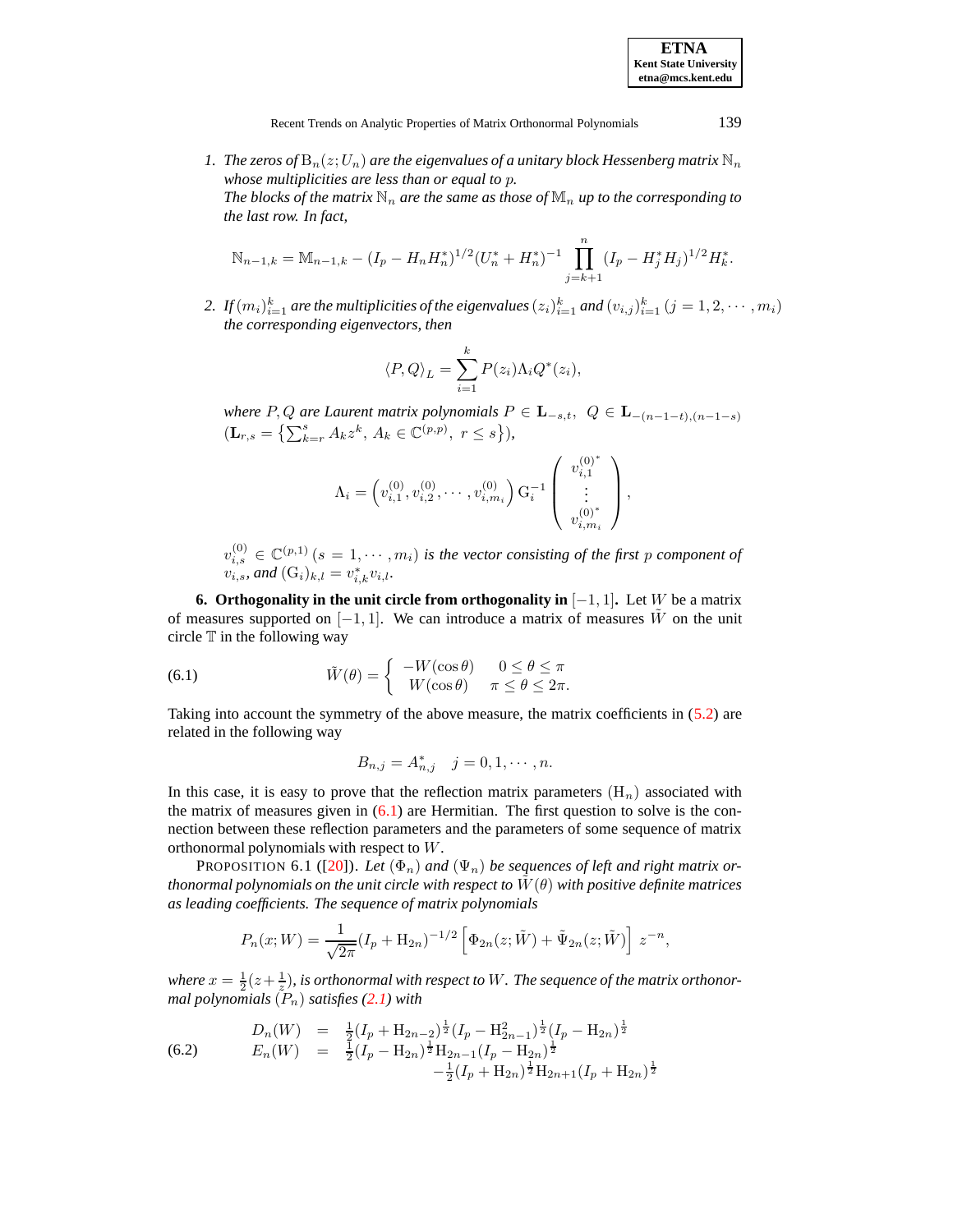*for*  $n \geq 1$ *.* Notice that if  $H_n = H$  for every n, we get

$$
D = D_n = \frac{1}{2}(I_p - H^2) > 0
$$
 and  $E = E_n = -H^2$ .

Thus, the sequence  $(P_n)$  is a sequence analyzed in §4, i.e., it belongs to the matrix Nevai class  $M(D, E)$ . In such a case, the corresponding matrix of measures is given by

$$
dW = \frac{1}{\pi} D^{-1} \left( I_p - \left[ (I_p - \mathbf{H}^2)^{-1} (xI_p + \mathbf{H}^2)^2 \right] \right)^{1/2} dx.
$$

On the other hand, the support of the matrix of measures W lives in a finite union of at most  $p$  disjoint bounded non-degenerate intervals whose end points are some zeros of the scalar polynomial

$$
\det [(I_p - H^2) - (xI_p + H^2)]^2 = 0,
$$

i.e.,

$$
\det [I_p + xI_p] = 0 \text{ or } \det [I_p - 2H^2 - xI_p] = 0.
$$

This means that the set of ends points is contained in

$$
\{-1\} \cup \left\{1 - 2\lambda^2, \lambda \text{ eigenvalue of H}\right\}.
$$

Since  $0 \leq H < I_p$ , the above set is  $[-1, 1]$ .

#### **REFERENCES**

- <span id="page-13-7"></span>[1] A. I. APTEKAREV AND E. M. NIKISHIN, *The scattering problem for a discrete Sturm-Liouville operator*, Mat. USSR Sb., 49 (1984), pp. 325–355.
- <span id="page-13-14"></span><span id="page-13-8"></span>[2] T. S. CHIHARA, *An introduction to orthogonal polynomials*, Gordon and Breach, New York, 1978.
- [3] P. DELSARTE, Y. V. GENIN, AND Y. G. KAMP, *Orthogonal polynomial matrices on the unit circle*, IEEE Trans. Circuits and Systems, 25 (1978), pp. 149–160.
- <span id="page-13-9"></span>[4] A. J. DURA´ N, *On orthogonal polynomials with respect to a positive definite matrix of measures*, Can. J. Math., 47 (1995), pp. 88–112.
- <span id="page-13-12"></span><span id="page-13-11"></span>[5] , *Markov´s theorem for orthogonal matrix polynomials*, Can. J. Math., 48 (1996), pp. 1180–1195.
- [6] , *Ratio asymptotic for orthogonal matrix polynomials*, J. Approx. Theory, 100 (1999), pp. 304–344.
- <span id="page-13-10"></span>[7] A. J. DURÁN AND P. LÓPEZ-RODRÍGUEZ, Orthogonal matrix polynomials: Zeros and Blumenthal's theo*rem*, J. Approx. Theory, 84 (1996), pp. 96–118.
- <span id="page-13-13"></span>[8] A. J. DURA´ N, P. LO´ PEZ-RODR´IGUEZ, AND E. B. SAFF, *Zero asymptotic behaviour for orthogonal matrix polynomials*, J. Anal. Math., 78 (1999), pp. 37–60.
- <span id="page-13-2"></span>[9] A. J. DURA´ N AND W. VAN ASSCHE, *Orthogonal matrix polynomials and higher order recurrence relations*, Linear Algebra and Appl., 219 (1995), pp. 261–280.
- <span id="page-13-3"></span>[10] P. A. FUHRMANN, *Orthogonal matrix polynomials and system theory*, Rend. Sem. Mat. Universita` Politecnica. Torino, (1988), pp. 68–124.
- <span id="page-13-0"></span>[11] G. GOLUB AND C. V. LOAN, *Matrix Computations*, The Johns Hopkins University Press, Baltimore, second ed., 1989.
- <span id="page-13-1"></span>[12] G. GOLUB AND R. UNDERWOOD, *The block Lanczos methods for computing eigenvalues*, in Mathematical Software III, J. R. Rice, ed., Academic Press, New York, 1977, pp. 364–377.
- <span id="page-13-5"></span>[13] F. MARCELLA´ N AND I. R. GONZA´ LEZ, *A class of matrix orthogonal polynomials on the unit circle*, Linear Algebra and Appl., 121 (1989), pp. 233–241.
- <span id="page-13-4"></span>[14] M. P. MIGNOLET, *Matrix polynomials orthogonal on the unit circle and accuracy of autoregressive models*, J. Comp. Appl. Math., 62 (1995), pp. 229–238.
- <span id="page-13-6"></span>[15] L. RODMAN, *Orthogonal matrix polynomials*, in Orthogonal Polynomials: Theory and Practice, P. Nevai, ed., vol. 294 of NATO ASI Series C, Kluwer, Dordrecht, 1990, pp. 345–362.
- <span id="page-13-15"></span>[16] A. SINAP, *Gaussian quadrature for matrix valued functions on the unit circle*, Electron. Trans. Numer. Anal., 3 (1995), pp. 95–115.